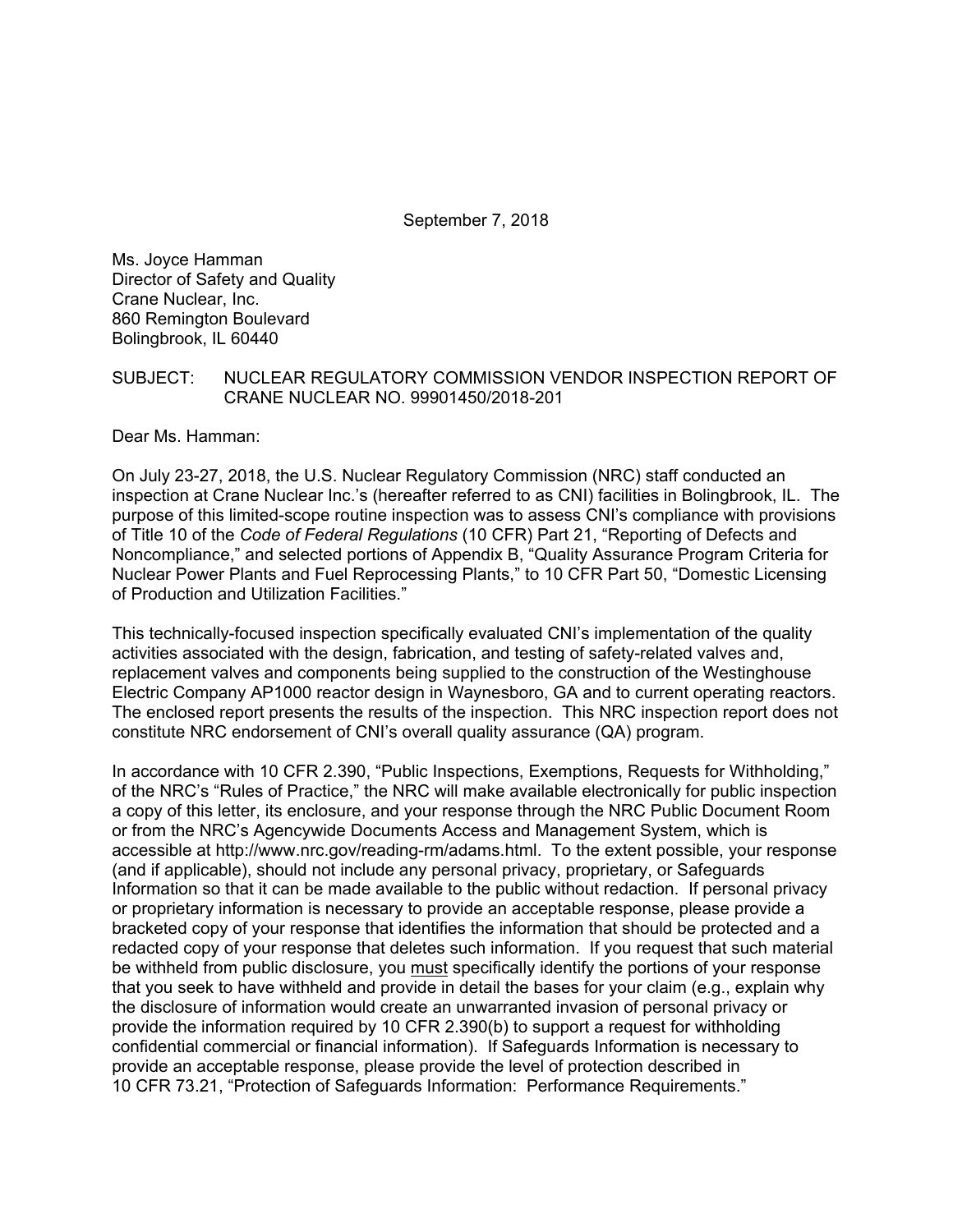Sincerely,

Kerri A. Kavanagh, Chief **/RA/**  Quality Assurance Vendor Inspection Branch-2 Division of Construction Inspection and Operational Programs Office of New Reactors

Docket No.: 99901450

Enclosures:

1. Inspection Report No. 99901450/2018-201 and Attachment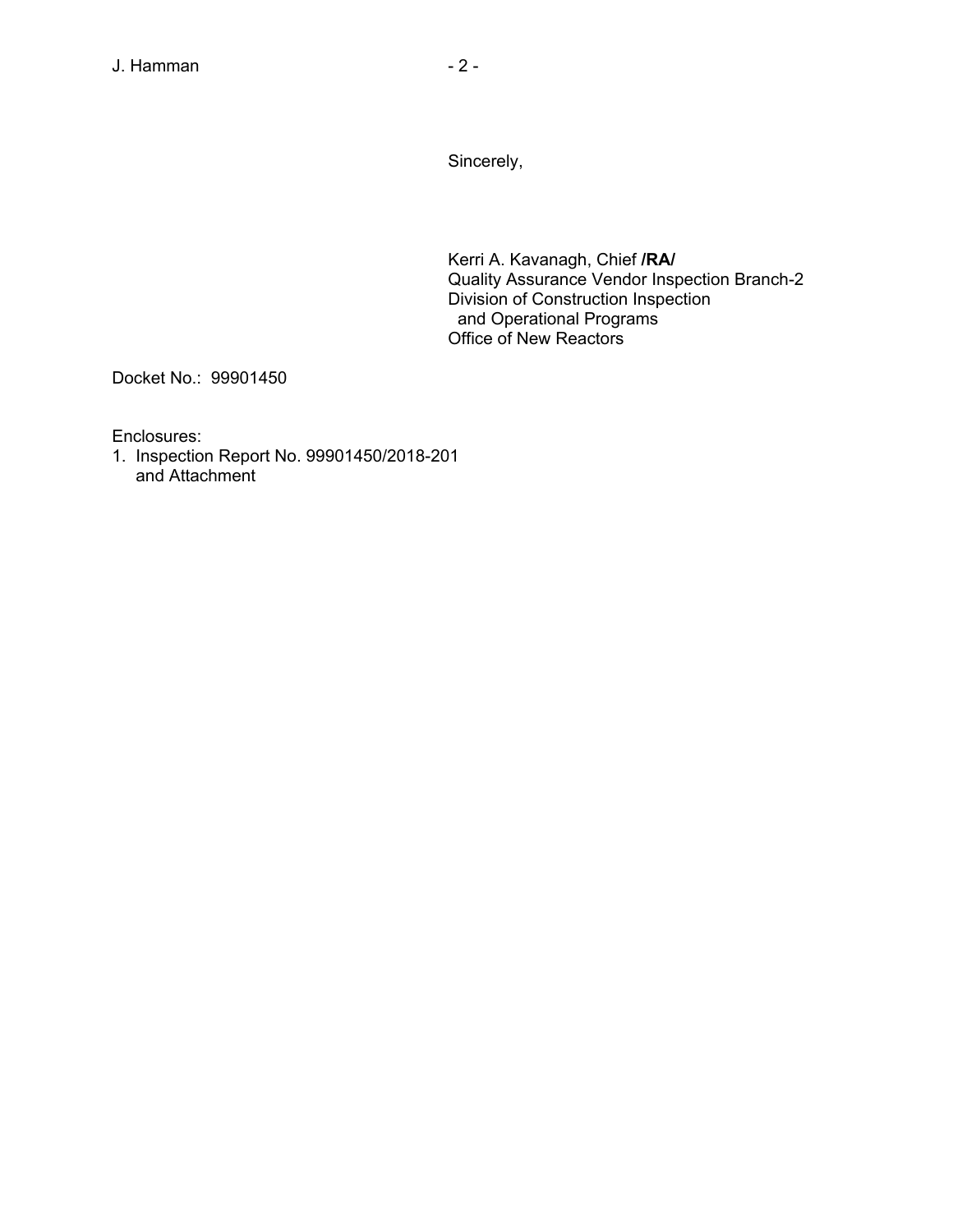# SUBJECT: NUCLEAR REGULATORY COMMISSION VENDOR INSPECTION REPORT OF CRANE NUCLEAR NO. 99901450/2018-201 Dated: September 07, 2018

# DISTRIBUTION:

TJackson KKavanagh ASakadales ConE Resource NRO\_DCIP\_Distribution Olivier.lareynie@asn.fr jhamman@cranevs.com

# **ADAMS Accession No.: ML18239A372 NRO-002**

| <b>OFFICE</b> | NRO/DCIP/QVIB-2 | NRO/DCIP/QVIB-2 | NRO/DLSE/LB3 |  |  |
|---------------|-----------------|-----------------|--------------|--|--|
| <b>NAME</b>   | <b>AKeim</b>    | TLamb           | OLareynie    |  |  |
| <b>DATE</b>   | 08/31/2018      | 08/31/2018      | 09/04/2018   |  |  |
| <b>OFFICE</b> | NRO/DCIP/QVIB-2 | NRO/DCIP/QVIB-2 |              |  |  |
| <b>NAME</b>   | PPrescott       | KKavanagh       |              |  |  |
| <b>DATE</b>   | 09/06/2018      | 09/07/2018      |              |  |  |
|               |                 |                 |              |  |  |

**OFFICIAL RECORD COPY**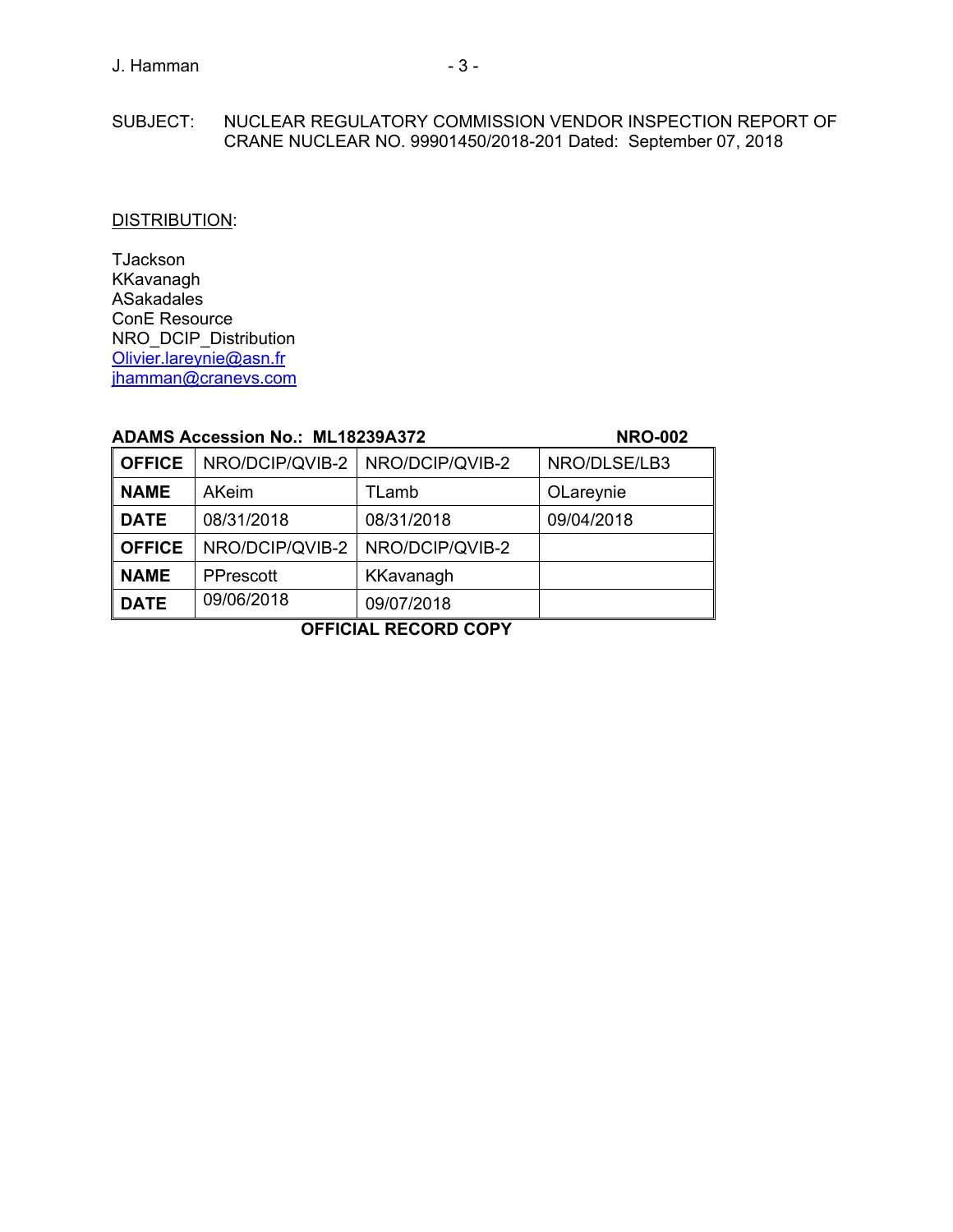# **U.S. NUCLEAR REGULATORY COMMISSION OFFICE OF NEW REACTORS DIVISION OF CONSTRUCTION INSPECTION AND OPERATIONAL PROGRAMS VENDOR INSPECTION REPORT**

| Docket No.:                       | 99901450                                                                                                                                                                                                                                                                                                                                                                                                    |                                                                       |  |
|-----------------------------------|-------------------------------------------------------------------------------------------------------------------------------------------------------------------------------------------------------------------------------------------------------------------------------------------------------------------------------------------------------------------------------------------------------------|-----------------------------------------------------------------------|--|
| Report No.:                       | 99901450/2018-201                                                                                                                                                                                                                                                                                                                                                                                           |                                                                       |  |
| Vendor:                           | Crane Nuclear, Inc.<br>860 Remington Boulevard<br>Bolingbrook, IL 60440                                                                                                                                                                                                                                                                                                                                     |                                                                       |  |
| Vendor Contact:                   | Ms. Joyce Hamman<br>Director of Safety and Quality<br>Email: jhamman@cranevs.com<br>Phone: (770) 429-4602                                                                                                                                                                                                                                                                                                   |                                                                       |  |
| <b>Nuclear Industry Activity:</b> | Crane Nuclear, Inc. (CNI), located in Bolingbrook, IL, is under<br>contract with Vogtle Units 3 and 4, and with several domestic<br>operating reactors to provide safety-related valves, and<br>replacement parts for valves. CNI's scope of supply includes<br>safety-related and American Society of Mechanical Engineers<br>Boiler and Pressure Vessel Code Class 1, 2, and 3 valves and<br>valve parts. |                                                                       |  |
| <b>Inspection Dates:</b>          | July 23 - 27, 2018                                                                                                                                                                                                                                                                                                                                                                                          |                                                                       |  |
| Inspectors:                       | Andrea Keim<br><b>Paul Prescott</b><br><b>Taylor Lamb</b><br><b>Olivier Lareynie</b>                                                                                                                                                                                                                                                                                                                        | NRO/DCIP/QVIB-2<br>NRO/DCIP/QVIB-2<br>NRO/DCIP/QVIB-2<br>NRO/DLSE/LB3 |  |
| Approved by:                      | Kerri A. Kavanagh, Chief<br>Quality Assurance Vendor Inspection Branch-2<br>Division of Construction Inspection<br>and Operational Programs<br><b>Office of New Reactors</b>                                                                                                                                                                                                                                |                                                                       |  |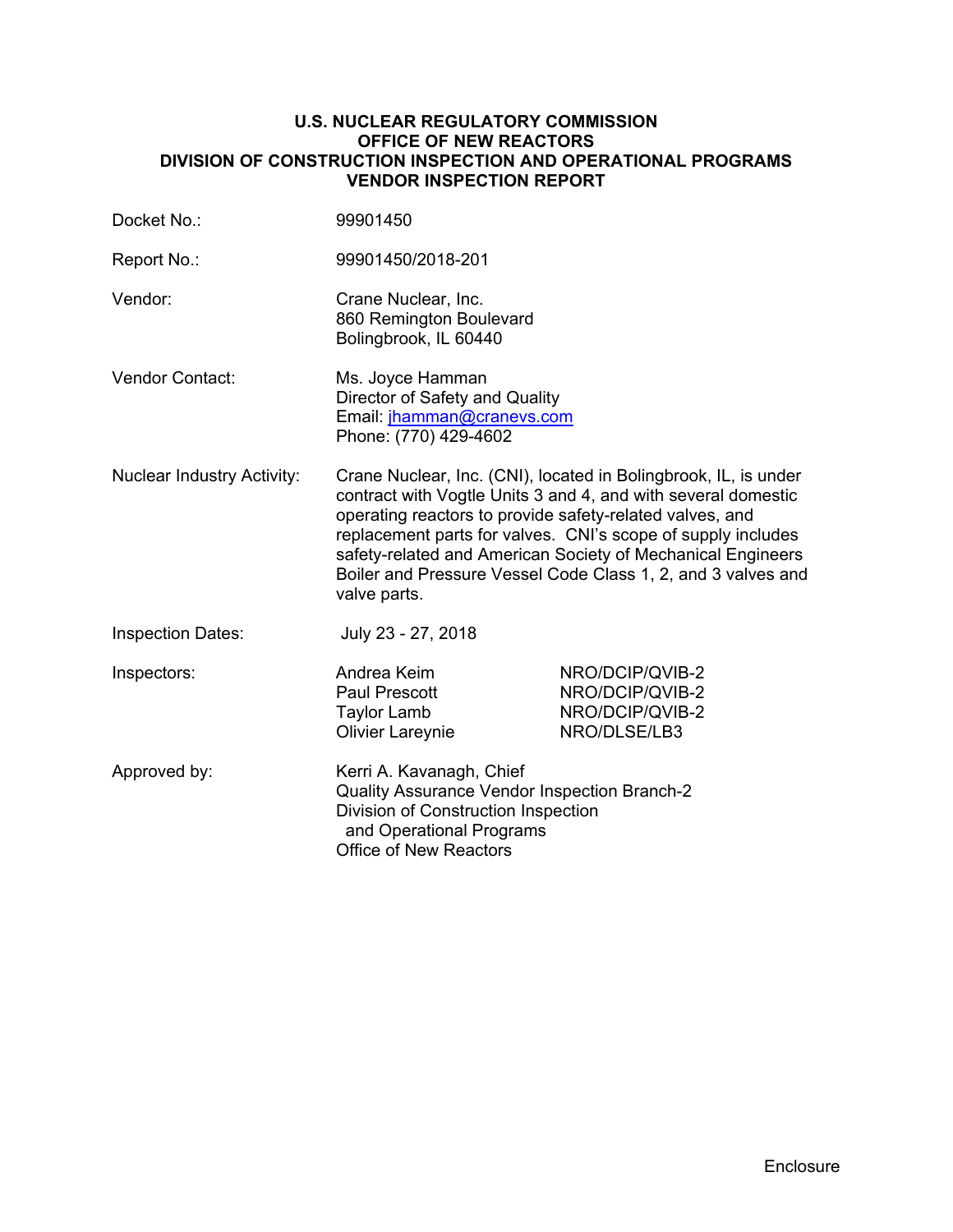# **EXECUTIVE SUMMARY**

Crane Nuclear, Inc. 99901450/2018-201

The U.S. Nuclear Regulatory Commission (NRC) staff conducted a vendor inspection at Crane Nuclear, Inc.'s (hereafter referred to as CNI) facilities in Bolingbrook, IL , to verify that it had implemented an adequate quality assurance (QA) program that complies with the requirements of Appendix B, "Quality Assurance Criteria for Nuclear Power Plants and Fuel Reprocessing Plants," to Title 10 of the *Code of Federal Regulations* (10 CFR) Part 50, "Domestic Licensing of Production and Utilization Facilities." In addition, the NRC inspection team also verified that CNI implemented a program under 10 CFR Part 21, "Reporting of Defects and Noncompliance," that met the NRC's regulatory requirements. The NRC inspection team conducted the inspection on July 23 - 27, 2018. The NRC last performed a vendor inspection at CNI's facility, in Bolingbrook, IL, in 2015.

This technically-focused inspection specifically evaluated CNI's implementation of quality activities associated with the design, fabrication, and testing of replacement valves and parts for the current operating fleet. Specific activities observed by the NRC inspection team included:

- On Wednesday, July 25, 2018, two inspectors observed the quality control process (setup) prior to performing a weld on a safety-related 20-inch disc. The quality control inspector ensured that the appropriate part and material was being used for the welding process, and utilized the appropriate procedure for the welding parameters. One inspector performed an observation of the welding process and generally observed appropriate controls.
- On Thursday, July 26, 2018, two inspectors observed the assembly of a sleeved plug valve. The inspectors noted that the appropriate procedure was in use and that the appropriate controls were in place for the assembly.

In addition to observing these activities, the NRC inspection team verified that measuring and test equipment were properly identified, marked, calibrated, and used within its calibrated range.

These regulations served as the bases for the NRC inspection:

- Appendix B to 10 CFR Part 50
- 10 CFR Part 21

During the course of this inspection, the NRC inspection team implemented Inspection Procedure (IP) 43002, "Routine Inspections of Nuclear Vendors," dated April 25, 2011, IP 43004, "Inspection of Commercial-Grade Dedication Programs," dated April 25, 2011, and IP36100, "Inspection of 10 CFR Part 21 and Programs for Reporting Defects and Noncompliance," dated February 13, 2012.

The NRC inspection team concluded that CNI's QA policies and procedures comply with the applicable requirements of Appendix B to 10 CFR Part 50 and 10 CFR Part 21, and that CNI's personnel are implementing these policies and procedures effectively. The results of this inspection are summarized below.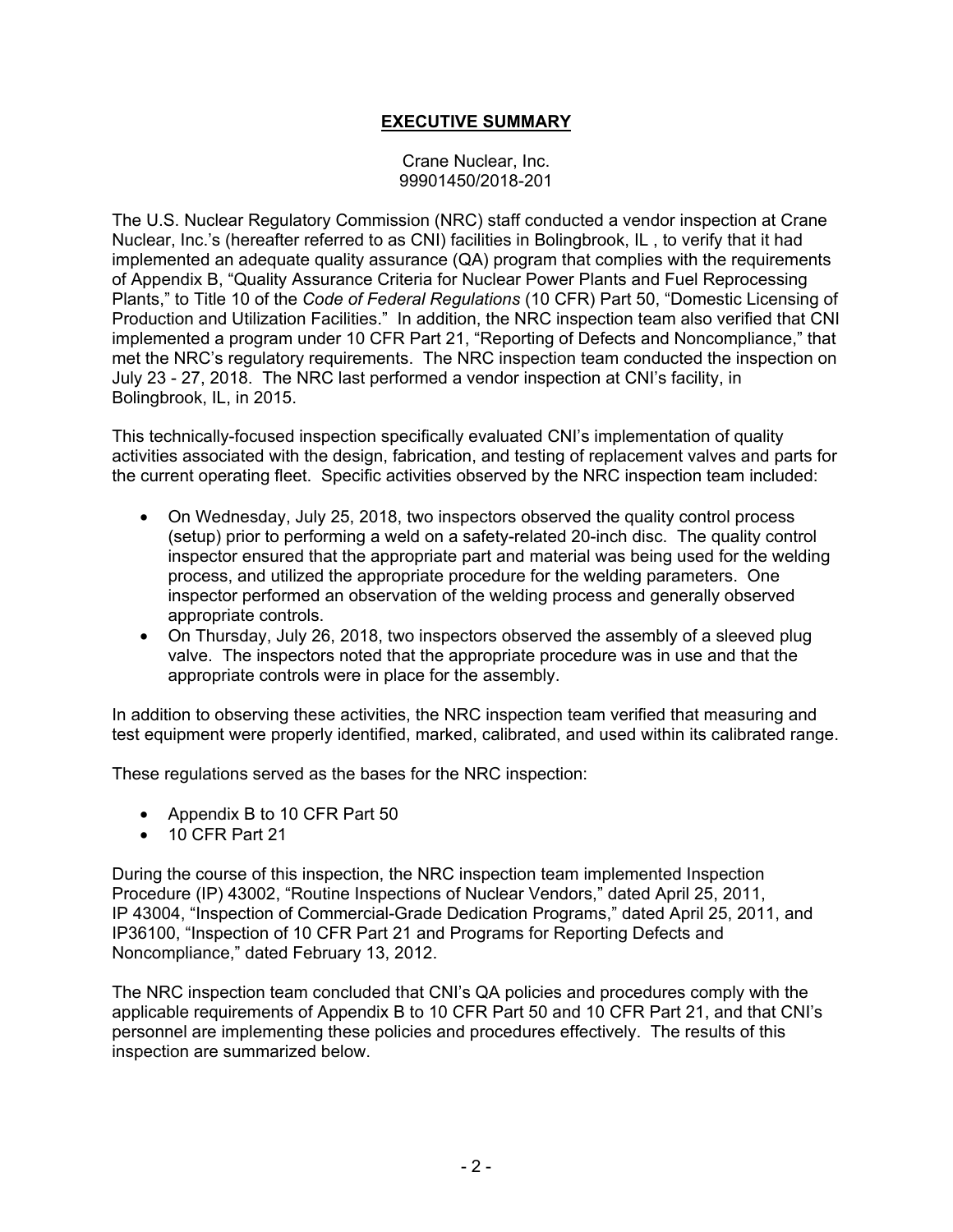# **REPORT DETAILS**

# 1. 10 CFR Part 21 Program

## a. Inspection Scope

The NRC inspection team reviewed Crane Nuclear Inc.'s (hereafter referred to as CNI) policies and implementing procedures that govern CNI's Title 10 of the *Code of Federal Regulations* (10 CFR) Part 21, "Reporting of Defects and Noncompliance," program to verify compliance with the regulatory requirements. In addition, the NRC inspection team evaluated the 10 CFR Part 21 postings and a sample of CNI's purchase orders (POs) for compliance with the requirements of 10 CFR 21.21, "Notification of Failure to Comply or Existence of a Defect and its Evaluation," and 10 CFR 21.31, "Procurement Documents." The NRC inspection team also verified that CNI's nonconformance and corrective action procedures provide a link to the 10 CFR Part 21 program. Furthermore, for a sample of 10 CFR Part 21 evaluations performed by CNI, the NRC inspection team verified that CNI had effectively implemented the requirements for evaluating deviations and failures to comply. The NRC inspection team verified that the notifications were performed in accordance with the requirements of 10 CFR 21.21, as applicable.

The NRC inspection team also discussed the 10 CFR Part 21 program with CNI's management and technical staff. The attachment to this inspection report lists the documents reviewed by the NRC inspection team.

b. Observations and Findings

No findings of significance were identified.

c. Conclusion

The NRC inspection team concluded that CNI is implementing its 10 CFR Part 21 program in accordance with the regulatory requirements of 10 CFR Part 21. Based on the limited sample of documents reviewed, the NRC inspection team also determined that CNI is implementing its policies and procedures associated with the 10 CFR Part 21 program. No findings of significance were identified.

#### 2. Design Control and Commercial-Grade Dedication

#### a. Inspection Scope

The NRC inspection team reviewed CNI's policies and implementing procedures that govern the design-control program to verify their compliance with the regulatory requirements of Criterion III, "Design Control," of Appendix B, "Quality Assurance Criteria for Nuclear Power Plants and Fuel Reprocessing Plants," to Title 10 of the *Code of Federal Regulations* (10 CFR) Part 50, "Domestic Licensing of Production and Utilization Facilities."

In addition, the NRC inspection team reviewed CNI's program for the dedication of commercial-grade items for use in safety-related applications to verify its compliance with the applicable regulatory requirements.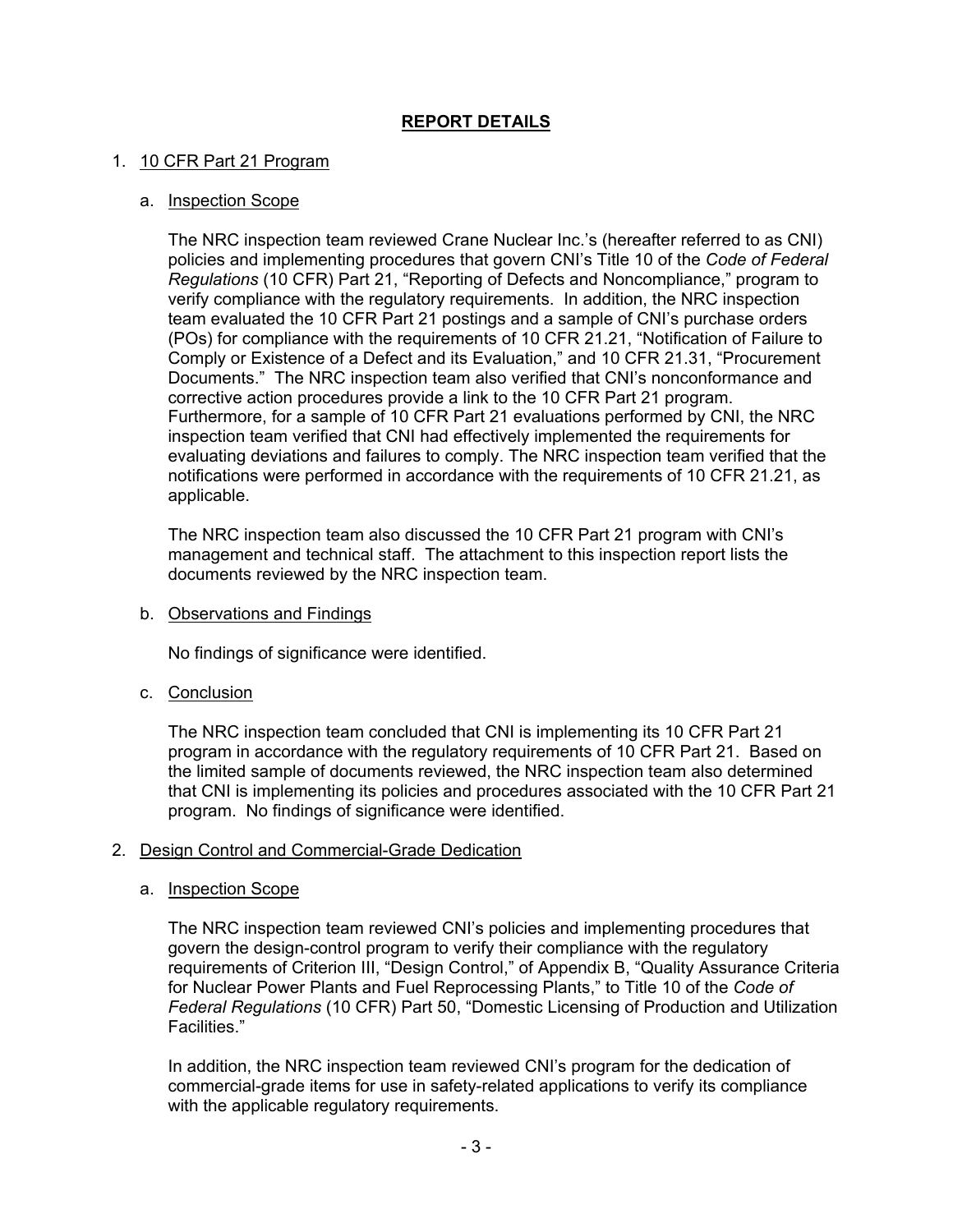The NRC inspection team reviewed a sample of design reports, design specifications, engineering drawings, work orders, certificates of conformances (CoCs), certified material test reports (CMTRs) and American Society of Mechanical Engineers (ASME) Code requirements.

Specifically, the NRC reviewed the documentation associated with the final valve order for the Vogtle new construction activities. The valve order was for two 2-inch 2250 Class, Section III ASME Boiler and Pressure Vessel (B&PV) Code Class 2 ball valves. The NRC inspection team reviewed the design report which included the hydrostatic test reports, valve data sheets, material traceability sheets and certified material test reports. The NRC inspection team also reviewed a sample of work order (WOs) associated with the ball valves. Documentation in the WOs included the nondestructive examination reports, design drawings and CoCs. The NRC inspection team confirmed that the design reports and associated test reports included the correct technical and regulatory requirements per the customer specifications, CNI's procedures and the applicable ASME B&PV Code requirements.

The NRC inspection team also reviewed CNI's program for the dedication of commercial-grade items for use in safety-related applications. This assessment included a review of the policies and procedures governing the implementation of commercial-grade dedication (CGD) activities, interviews with CNI's personnel and review of CGD documentation. Specifically, the NRC inspection team reviewed dedication packages to assess the different elements of the CGD program, including the technical evaluation process, design drawings, sampling plans, and test and inspection reports. The NRC inspection team evaluated the criteria for the identification of item safety functions, credible failure modes and effects analyses, selection of critical characteristics and acceptance criteria, and the verification methods to assess the adequate implementation of CNI's dedication process.

The attachment to this inspection report lists the documents reviewed by the NRC inspection team.

#### b. Observations and Findings

No findings of significance were identified.

c. Conclusion

The NRC inspection team concluded that CNI is implementing its design control and commercial-grade dedication programs in accordance with the regulatory requirements of Criterion III of Appendix B to 10 CFR Part 50. Based on the limited sample of documents reviewed, the NRC inspection team also determined that CNI is effectively implementing its policies and procedures associated with the design control and commercial-grade dedication programs. No findings of significance were identified.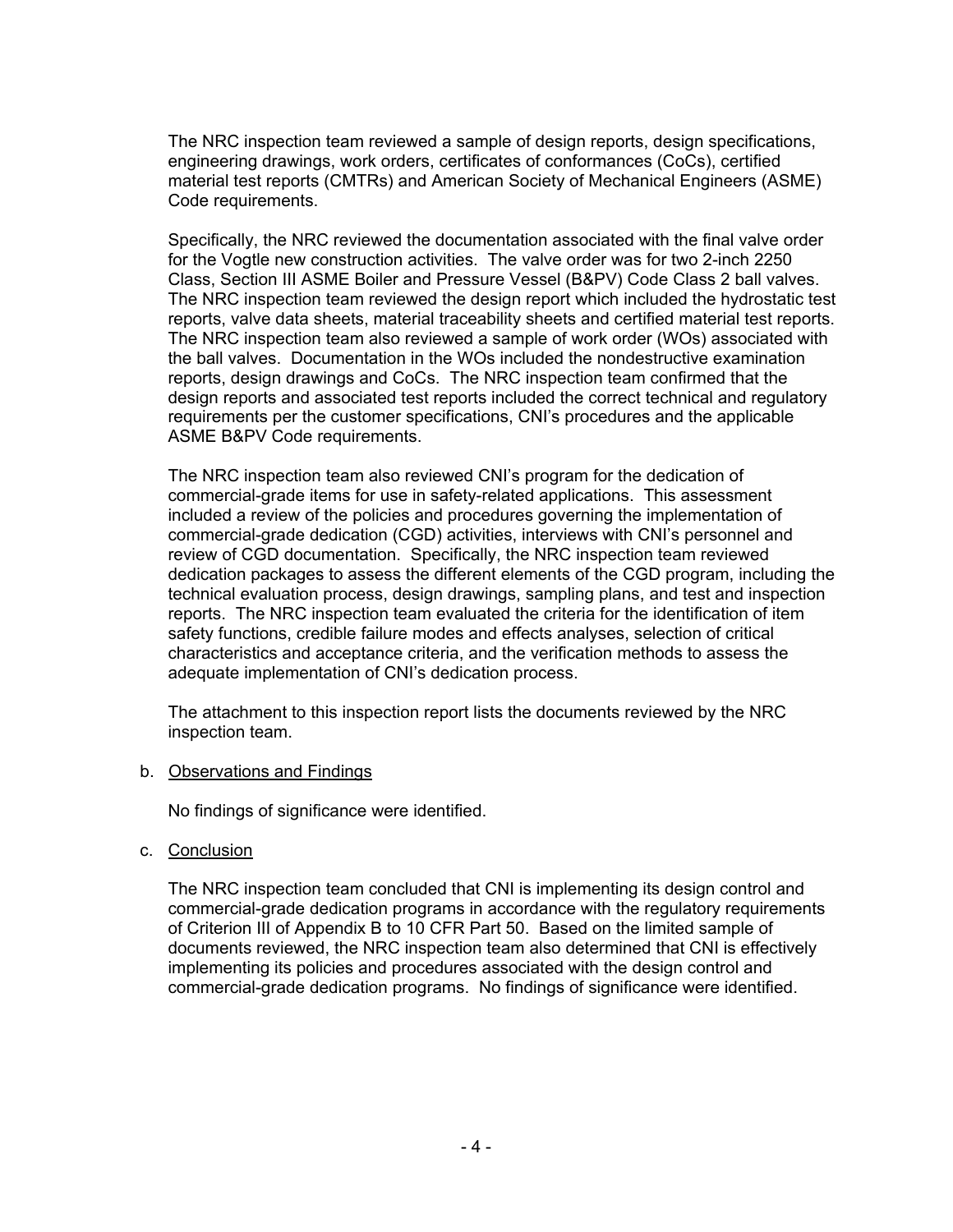# 3. Supplier Oversight

# a. Inspection Scope

The NRC inspection team reviewed CNI's policies and implementing procedures that govern the implementation of its oversight of contracted activities to verify compliance with the requirements of Criterion IV, "Procurement Document Control," and Criterion VII, "Control of Purchased Material, Equipment, and Services," of Appendix B to 10 CFR Part 50.

Specifically, a review was performed of CNI's quality assurance (QA) process and procedures to verify that adequate controls have been established and implemented for the control and release of procurement documents and subsequent changes. A representative sample of CNI's procurement documents was reviewed to ensure that controls have been properly implemented. The documentation related to POs is adequately controlled and reviewed consistent with procedures and regulatory requirements.

A sample of external audits was reviewed to confirm that activities affecting quality comply with the QA program and have been implemented effectively. The NRC inspection team verified that CNI has qualified its suppliers and put them on an approved supplier list (ASL) based on source evaluation and selection. The NRC inspection team verified that triennial audits were being performed. Responsibilities and procedures for auditing, documenting and reviewing audit results and designating management levels to review and assess audit results was established.

Additionally, the NRC inspection team evaluated CNI's annual supplier performance assessments. The evaluation included a review of any associated deficiency reports (DRs), corrective action reports (CARs) and material test samples from the specific supplier. The NRC inspection team ensured that the ASL reflected the supplier's current QA program and had been reviewed and accepted by CNI.

The NRC inspection team also discussed the supplier oversight program with CNI's management and technical staff. The attachment to this inspection report lists the documents reviewed by the NRC inspection team.

b. Observations and Findings

No findings of significance were identified.

#### c. Conclusion

The NRC inspection team concluded that CNI is implementing its oversight of contracted activities in accordance with the regulatory requirements of Criterion IV and Criterion VII of Appendix B to 10 CFR Part 50. Based on the limited sample of documents reviewed, the NRC inspection team also determined that CNI is effectively implementing its policies and procedures associated with the oversight of contracted activities. No findings of significance were identified.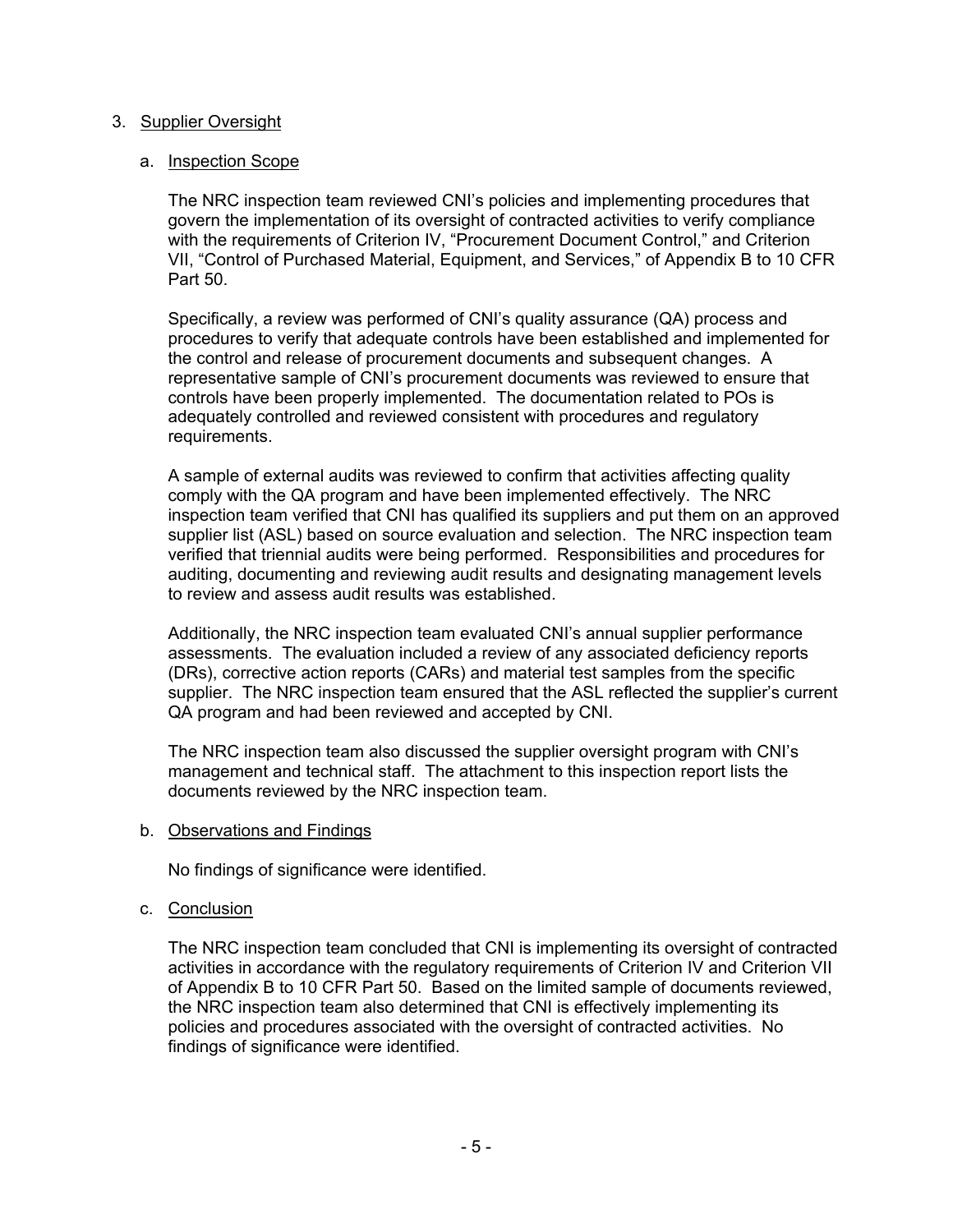# 5. Manufacturing Control

## a. Inspection Scope

The NRC inspection team reviewed CNI's policies and implementing procedures that govern the control of special processes to verify compliance with the regulatory requirements of Criterion IX, "Control of Special Processes," in Appendix B to 10 CFR Part 50 and with the requirements in Subsection NCA, "General Requirements for Division 1 and Division 2," Subsection NB, "Class 1 Components," Subsection NC, "Class 2 Components," and Subsection ND, "Class 3 Components," of Section III, "Rules for Construction of Nuclear Facility Components," Section V, "Nondestructive Examination," and Section IX, "Welding and Brazing Qualification," of the ASME B&PV Code, 1998 Edition, 2000 Addenda.

The NRC inspection team reviewed CNI's control of special processes used in the fabrication and assembly of valves to verify that adequate controls have been established and implemented for performing special processes consistent with regulatory requirements. The special process procedures provide adequate guidance for generating control documents, and completed special processes have been performed by qualified personnel.

The NRC inspection team verified that the appropriate requirements of ASME were incorporated into procedures and work instructions and that personnel are qualified in accordance with the ASME Code.

Additionally, the NRC inspection team witnessed ongoing special processes activities to verify acceptability relative to contract and procedural requirements. Specifically, the NRC inspection team observed welding and assembly of a sleeved plug valve. A sample of completed travelers and test reports were reviewed to verify that they comply with CNI's procedures and the ASME Code.

The NRC inspection team also discussed the manufacturing control program with CNI's management and technical staff. The attachment to this inspection report lists the documents reviewed by the NRC inspection team.

#### b. Observation and Findings

No findings of significance were identified.

#### c. Conclusion

The NRC inspection team concluded that CNI is implementing its manufacturing control program in accordance with the regulatory requirements of Criterion IX of Appendix B to 10 CFR Part 50. Based on the limited sample of documents reviewed, the NRC inspection team also determined that CNI is effectively implementing its policies and procedures associated with the control of special processes program. No findings of significance were identified.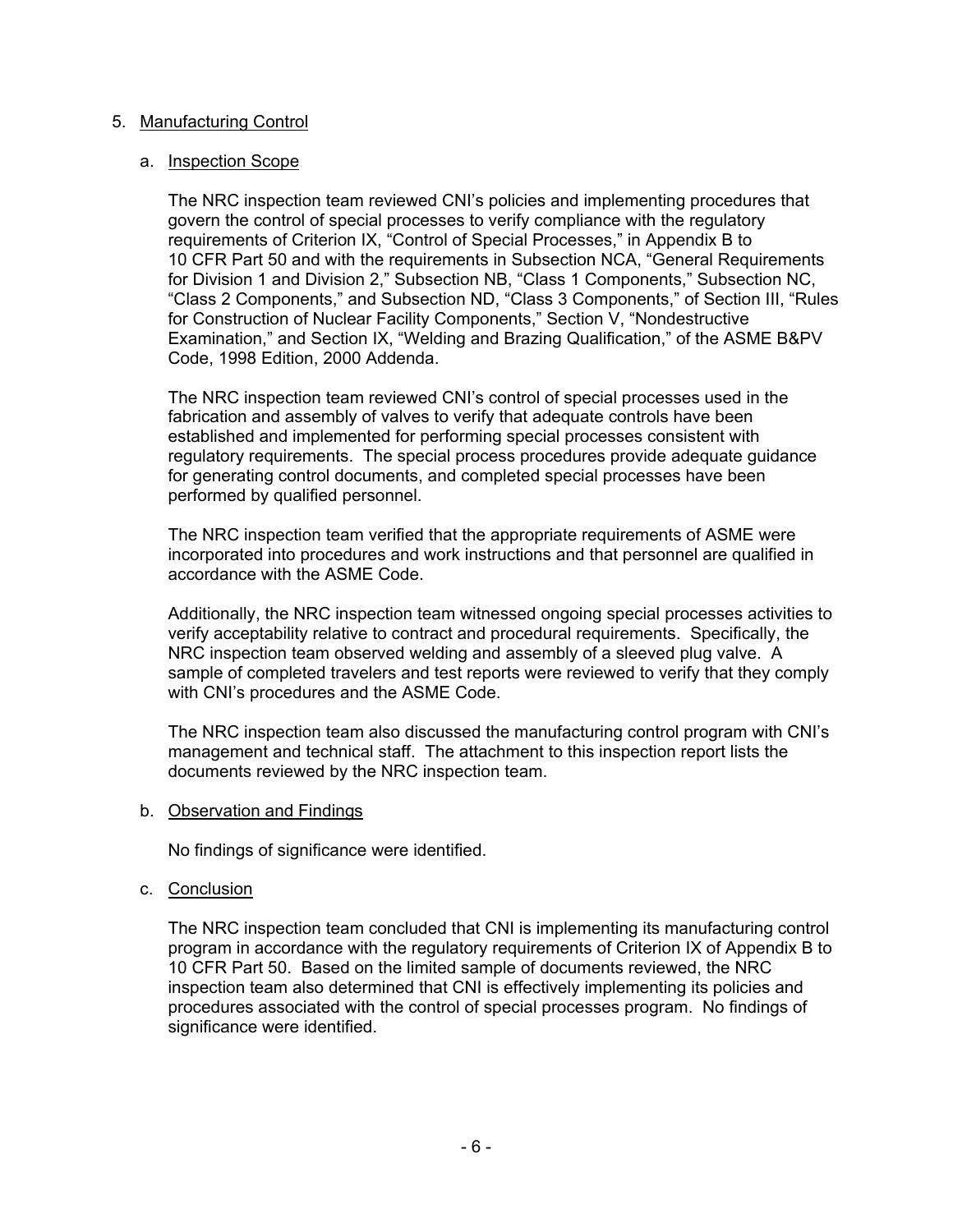# 7. Control of Measuring and Test Equipment

## a. Inspection Scope

The NRC inspection team reviewed CNI's policies and implementing procedures that govern the measuring and test equipment (M&TE) program to verify compliance with the requirements of Criterion XII, "Control of Measuring and Test Equipment," of Appendix B to 10 CFR Part 50. For a sample of M&TE, the NRC inspection team determined that the M&TE had the appropriate calibration stickers and current calibration dates, including the calibration due date. The NRC inspection team also verified that the M&TE had been calibrated, adjusted, and maintained at prescribed intervals prior to use. In addition, the calibration records reviewed by the NRC inspection team indicated the asfound or as-left conditions, accuracy required, calibration results, calibration dates, and the due dates for recalibration.

The NRC inspection team performed a walk-down to ensure that equipment located in the M&TE storage area, M&TE hold area and fabrication shop were labeled, handled, and stored in a manner that indicated the calibration status of the instrument and ensured its traceability to calibration test data.

The NRC inspection team discussed the M&TE program with CNI's technical staff. The attachment to this inspection report lists the documents reviewed by the NRC inspection team.

#### b. Observations and Findings

No findings of significance were identified.

c. Conclusion

The NRC inspection team concluded that CNI is implementing its M&TE program in accordance with the regulatory requirements of Criterion XII of Appendix B to 10 CFR Part 50. Based on the limited sample of documents reviewed, the NRC inspection team also determined that CNI is implementing its policies and procedures associated with the M&TE program. No findings of significance were identified.

# 8. Nonconforming Materials, Parts, or Components and Corrective Action

a. Inspection Scope

The NRC inspection team reviewed CNI's policies and implementing procedures that govern the control of nonconformances to verify compliance with the requirements of Criterion XV, "Nonconforming Materials, Parts, or Components," and Criterion XVI, "Corrective Action," of Appendix B to 10 CFR Part 50.

The NRC inspection team reviewed CNI's corrective actions in response to the inspection findings identified in NRC Inspection Report (IR) No. 99901450/2015-202, dated August 14, 2015 (Agencywide Documents Access and Management System (ADAMS) Accession No. ML15216A419).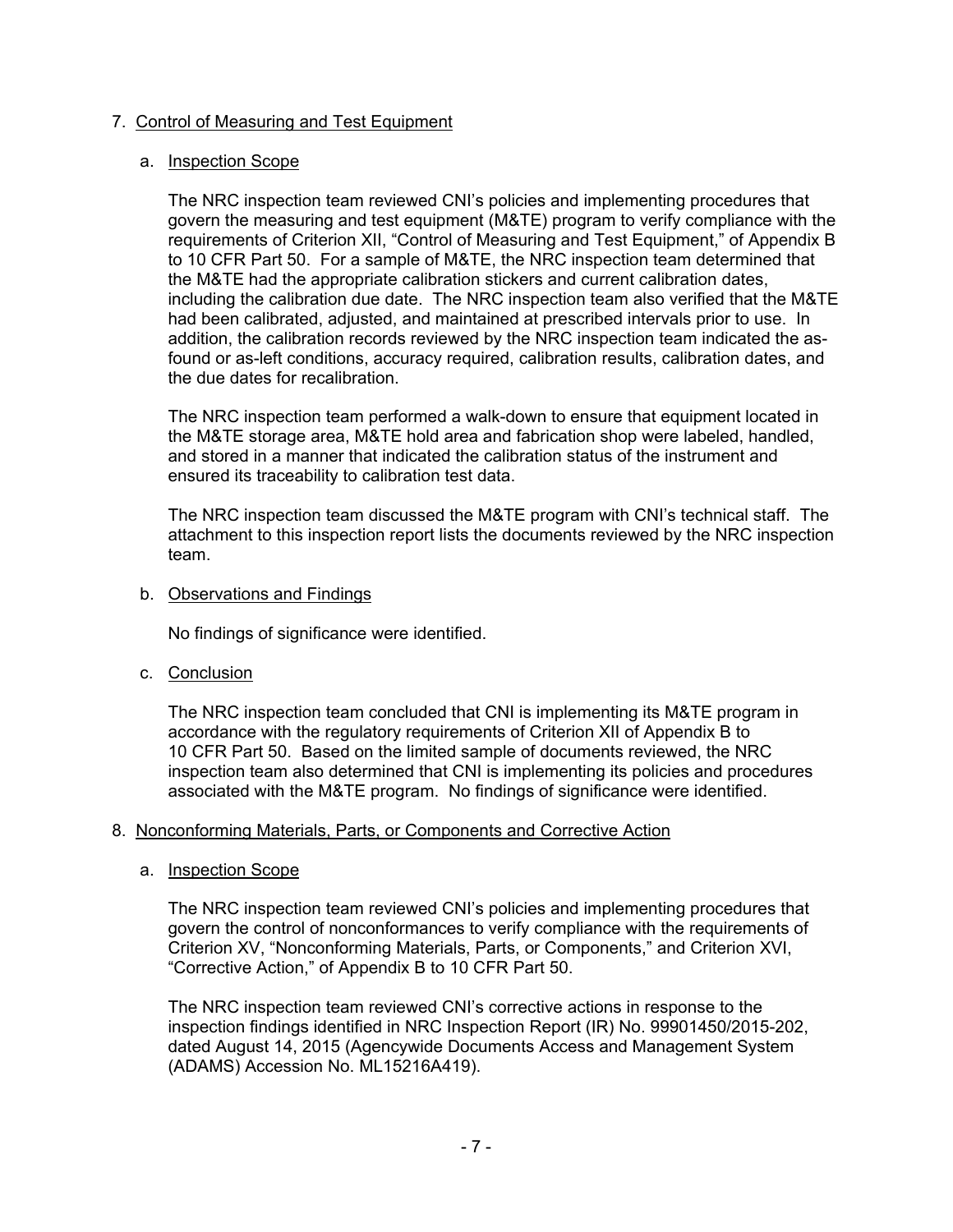The NRC inspection team reviewed a sample of deficiency reports and CARs from 2015 through July 2018 to verify the adequacy and control of nonconforming items and the corrective action program. The NRC inspection team also verified that there is a connection between the corrective action process and deficiency process to 10 CFR Part 21 program.

The NRC inspection team also discussed the nonconforming materials, parts, or components and corrective action programs with CNI's management and technical staff. The attachment to this inspection report lists the documents reviewed by the NRC inspection team.

# b. Observations and Findings

# b.1 Corrective Action Associated with Violation No. 99901450/2015-202-01

Following the June 2015 inspection at CNI, the NRC issued Notice of Violation (NOV) No. 99901450/2015-202-01 for failure to evaluate a deviation potentially associated with a substantial safety hazard in accordance with 10 CFR 21.21(a)(1) or provide an interim report in accordance with 10 CFR 21.21(a)(2).

In a request for additional information (RAI) response dated October 20, 2015, CNI, stated, in part, that the cause of the violation was a failure to implement CNI procedures 15-100, "10 CFR 21 Reporting of Defects and Non-Compliance," and 16-100, "Corrective Action Reports," relative to the identification and timely reporting of a misclassified integral yoke. In addition, CNI stated that the procedures lacked clarity or were inadequate relative to significant conditions adverse to quality and that personnel did not understand the requirement contained in the procedures.

The NRC inspection team reviewed the documentation that provided objective evidence for the completion of the corrective actions and reviewed the updated procedures. In addition, the NRC inspection team reviewed current implementation of the procedures. Based on this review, the NRC inspection team closed NOV No. 99901450/2015-202- 01.

## b.2 Corrective Action Associated with Nonconformance No. 99901450/2015-202-02

Following the June 2015 inspection at CNI, the NRC issued Notice of Nonconformance (NON) No. 99901450/2015-202-02 for CNI's failure to assure that conditions adverse to quality were promptly identified and corrected, and that significant conditions adverse to quality the cause is determined and corrective action is taken to preclude repetition and reported to the appropriate levels of management. Specifically, CNI did not initiate a CAR to evaluate and implement measures to correct multiple drawing errors that needed revision to properly identify the valve yoke material as pressure retaining. In another instance, CNI did not initiate a CAR to evaluate a potential issue where non-pressure retaining parts (wedge guides) for ASME Class 1 bolted bonnet gate valve were welded to the pressure retaining valve body.

In an RAI response dated October 20, 2015, CNI, stated, in part, that the cause of the violation was a failure to appropriately implement CNI procedure 16-100, "Corrective Action Reports," relative to the identification and timely reporting of a misclassified integral yoke. In addition, CNI stated that the procedure lacked clarity or was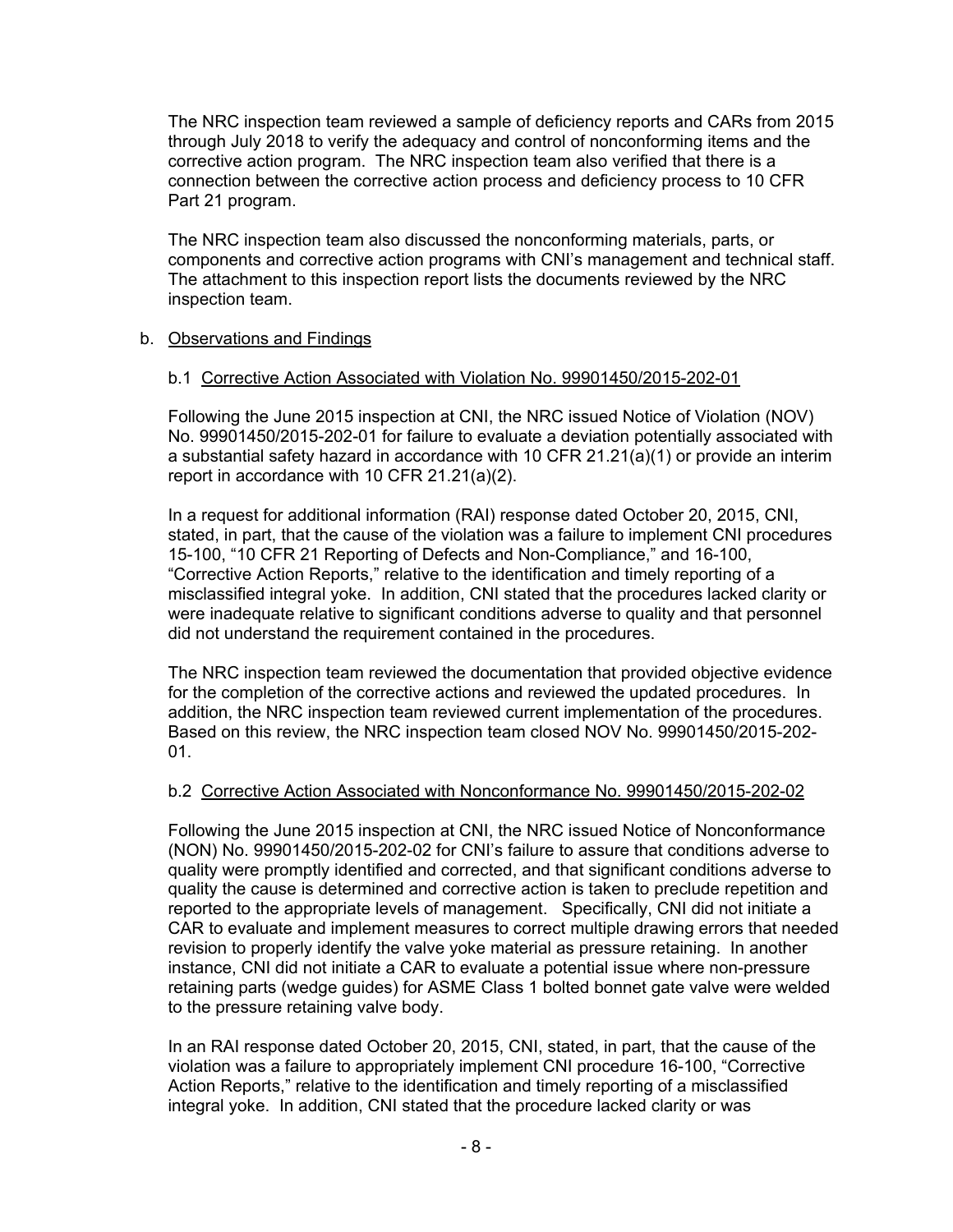inadequate relative to conditions and significant conditions adverse to quality and that personnel did not understand the requirement contained in the procedure.

The NRC inspection team reviewed the documentation that provided objective evidence for the completion of the corrective actions and reviewed the updated procedures. In addition, the NRC inspection team reviewed current implementation of the procedures. Based on this review, the NRC inspection team closed NON No. 99901450/2015-202- 02.

# c. Conclusion

The NRC inspection team concluded that CNI is implementing its nonconforming materials, parts, or components and corrective action programs in accordance with the regulatory requirements of Criterion XV/Criterion XVI of Appendix B to 10 CFR Part 50. Based on the limited sample of documents reviewed, the NRC inspection team also determined that CNI is implementing its policies and procedures associated with the control of nonconforming materials, parts, or components and corrective action. No findings of significance were identified.

# 9. Internal Audits

# a. Inspection Scope

The NRC inspection team reviewed CNI's policies and procedures that govern internal audits to verify compliance with the requirements of Criterion XVIII, "Audits," of Appendix B to 10 CFR Part 50. The NRC inspection team reviewed a sample of internal audit reports from 2016 through 2017. The NRC inspection team verified that internal audits were performed by qualified auditors. The NRC inspection team verified that lead auditors prepared and approved plans that identified the audit scope and checklist criteria prior to the audit. The NRC inspection team verified the internal audits contained adequate documented evidence and that audits were performed by personnel not having direct responsibilities in the areas being audited. In addition, the NRC inspection team confirmed that audit findings were dispositioned and corrective actions were implemented to correct the issues identified.

#### b. Observations and Findings

No findings of significance were identified.

#### c. Conclusion

The NRC inspection team concluded that CNI is conducting its internal audits in accordance with the regulatory requirements of Criterion XVIII of Appendix B to 10 CFR Part 50. Based on the limited sample of documents reviewed and interviews conducted, the NRC inspection team determined that CNI is adequately implementing its policies and procedures associated with internal audits. No findings of significance were identified.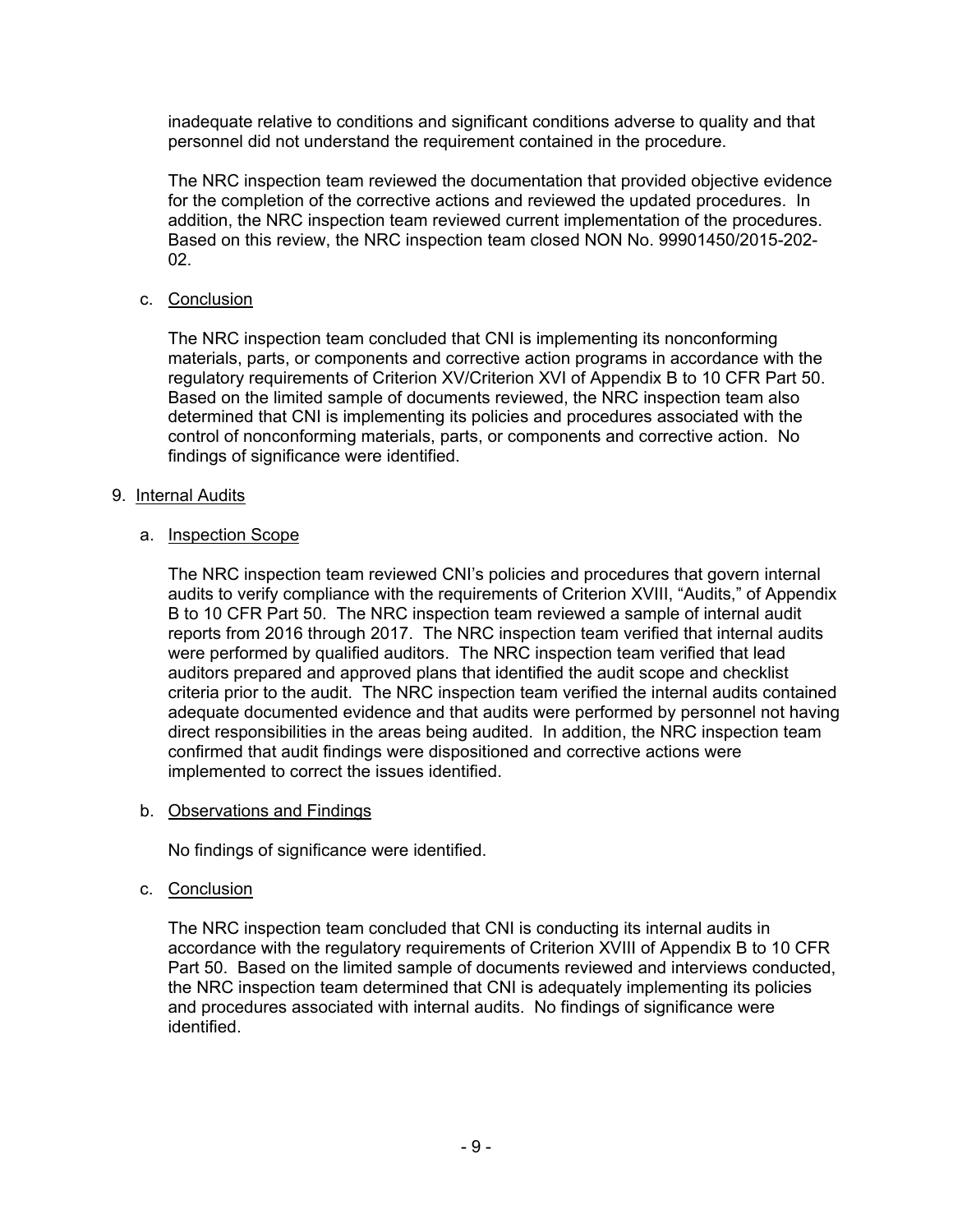# 10. Entrance and Exit Meetings

On July 23, 2018, the NRC inspection team discussed the scope of the inspection with Ms. Joyce Hamman, Director of Safety and Quality, and other members of CNI's management and technical staff. On July 27, 2018, the NRC inspection team presented the inspection results and observations during an exit meeting with Ms. Hamman, and other members of CNI's management and technical staff. The attachment to this report lists the attendees of the entrance and exit meetings, as well as those individuals whom the NRC inspection team interviewed.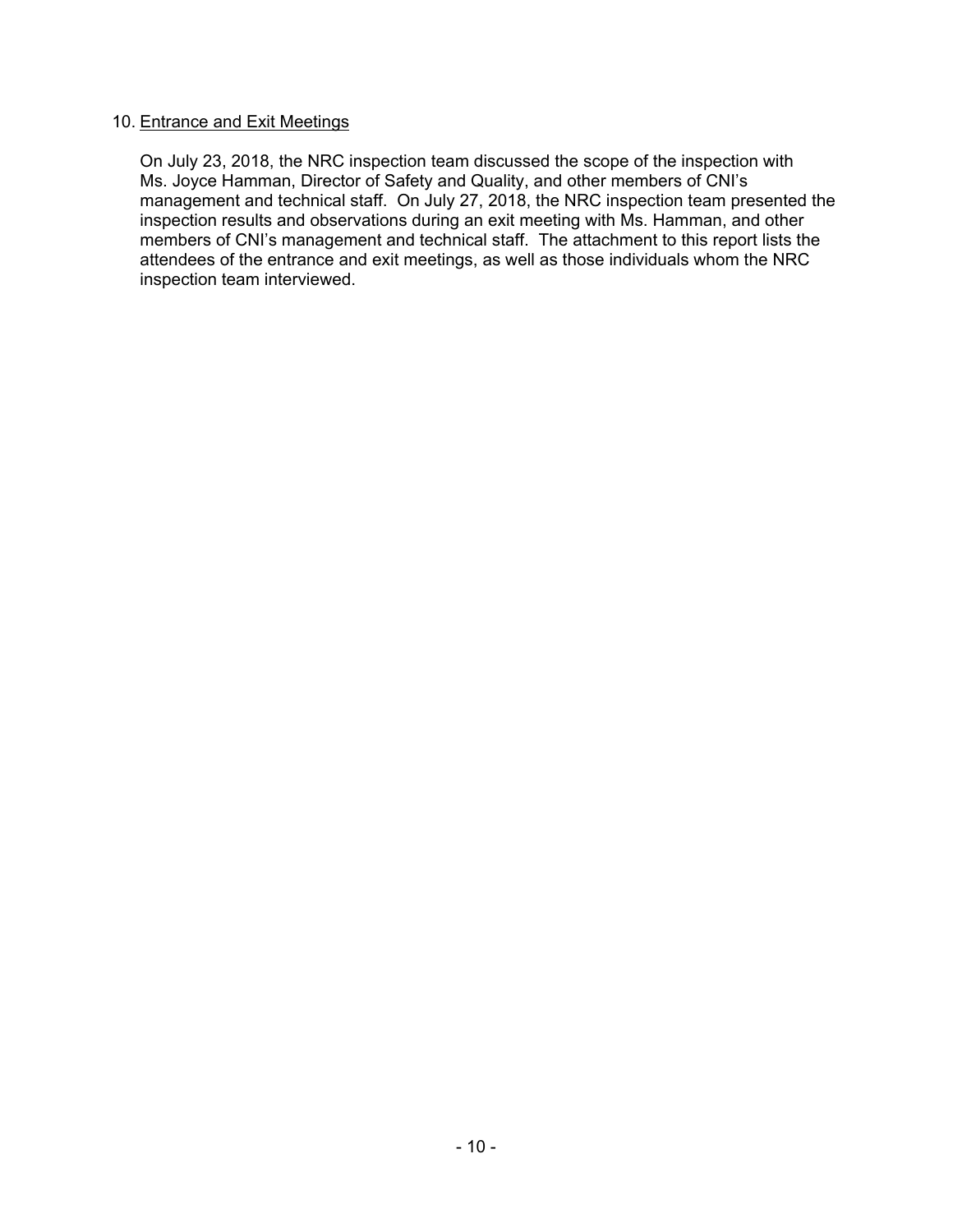# **ATTACHMENT**

# 1. ENTRANCE/EXIT MEETING ATTENDEES

| <b>Name</b>             | <b>Title</b>                               | <b>Affiliation</b> | <b>Entrance</b> | <b>Exit</b>        | <b>Interviewed</b> |
|-------------------------|--------------------------------------------|--------------------|-----------------|--------------------|--------------------|
| Joyce Hammon            | <b>Director</b>                            | <b>CNI</b>         | X               | X                  | X                  |
| <b>Burt Anderson</b>    | <b>Site Leader</b>                         | <b>CNI</b>         | X               | X                  |                    |
| Jim Dabulskis           | Shop Manager                               | <b>CNI</b>         | X               | X                  |                    |
| Jennifer Bregovy        | Manager, Safety and<br>Quality             | <b>CNI</b>         | X               | X                  | X                  |
| <b>John Visser</b>      | <b>Customer Service</b><br>Manager         | <b>CNI</b>         | X               | X                  |                    |
| Zenas McLucas           | <b>QA Engineer</b>                         | <b>CNI</b>         | X               | X                  |                    |
| David Dwyer             | Manager, New<br><b>Product Development</b> | <b>CNI</b>         | X               | X                  |                    |
| Samson Kay              | Manager, Sustaining<br>Engineering         | <b>CNI</b>         | X               | X                  | X                  |
| Matt Fangman            | Sales Manager                              | <b>CNI</b>         |                 | X                  |                    |
| <b>Rick Scallate</b>    | Calibration                                | <b>CNI</b>         |                 |                    | X                  |
| Jason Sample            | QC Inspector                               | <b>CNI</b>         |                 |                    | X                  |
| Ali Gashi               | Welder                                     | <b>CNI</b>         |                 |                    | $\mathsf{X}$       |
| <b>Michael Prazak</b>   | Assembly and Test<br><b>Cell Leader</b>    | <b>CNI</b>         |                 |                    | X                  |
| Andrea Keim             | <b>Inspection Team</b><br>Leader           | <b>NRC</b>         | X               | X                  |                    |
| Paul Prescott           | Senior Inspector                           | <b>NRC</b>         | X               | X                  |                    |
| <b>Taylor Lamb</b>      | Inspector                                  | <b>NRC</b>         | X               | X                  |                    |
| <b>Olivier Lareynie</b> | Inspector                                  | <b>ASN</b>         | X               | X                  |                    |
| Kerri Kavanagh          | <b>Branch Chief</b>                        | <b>NRC</b>         |                 | $\mathsf{X}^\star$ |                    |

**\*** by phone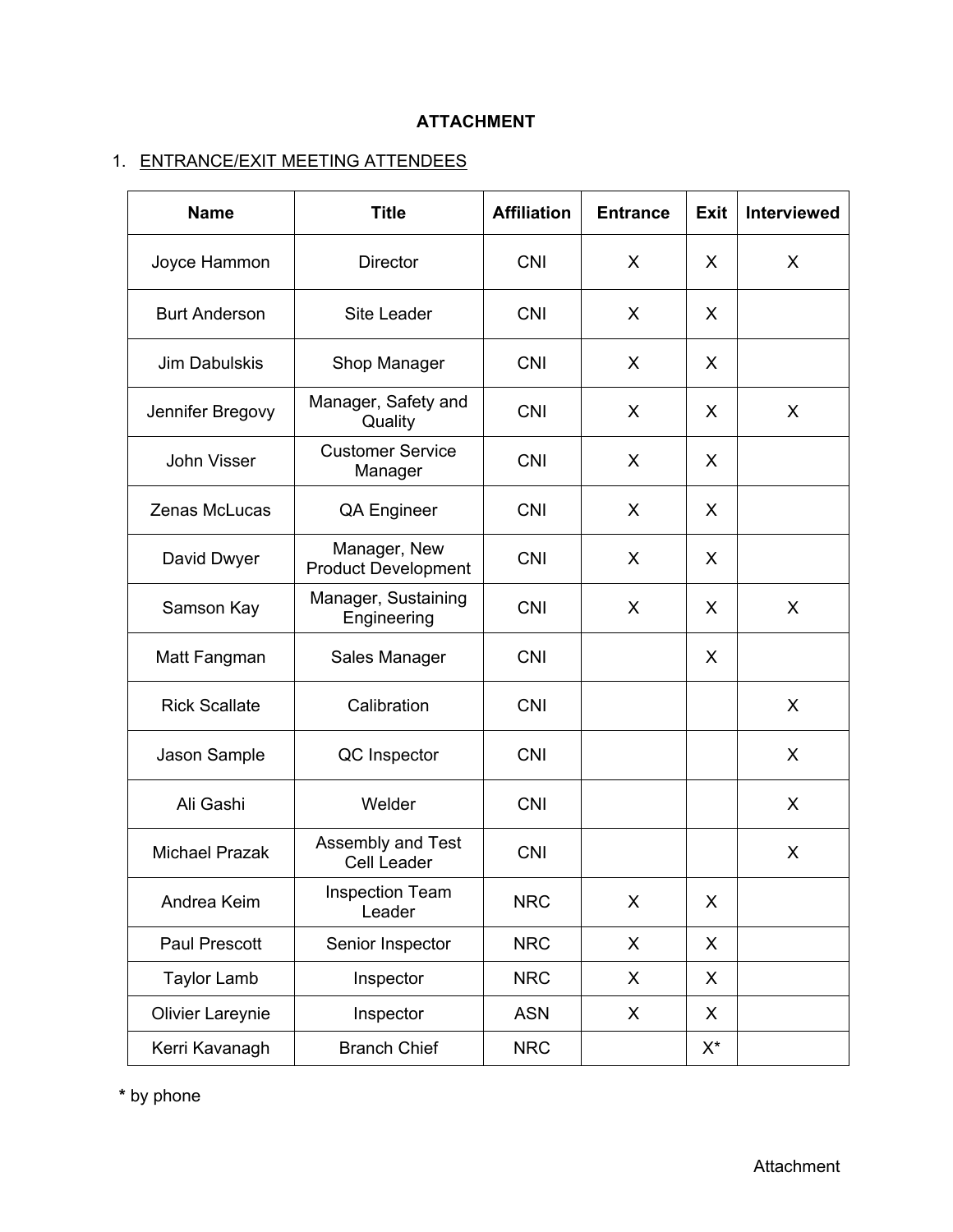# 2. INSPECTION PROCEDURES USED

Inspection Procedure (IP) 36100, "Inspection of 10 CFR Part 21 and Programs for Reporting Defects and Noncompliance," dated February 13, 2012.

IP 43002, "Routine Inspections of Nuclear Vendors," dated January 27, 2017

IP 43004, "Inspection of Commercial-Grade Dedication Programs," dated January 27, 2017

# 3. LIST OF ITEMS OPENED, CLOSED, AND DISCUSSED

| <b>Item Number</b>   | <b>Status</b> | Type       | <b>Description</b> |
|----------------------|---------------|------------|--------------------|
| 99901450/2015-201-01 | <b>CLOSED</b> | <b>NOV</b> | 10 CFR Part 21     |
| 99901450/2015-201-02 | <b>CLOSED</b> | <b>NON</b> | Criterion XVI      |

# 4. DOCUMENTS REVIEWED

# Policies and Procedures

"Nuclear Quality Assurance Manual 13<sup>th</sup> Edition" Revision 1, dated January 17, 2018

CNI Procedure No. 03-107, "Classification of Valve Components," dated June 6, 2018

CNI Procedure No. 04-100, "Procurement Control," Revision 11, dated September 29, 2016

CNI Procedure No. 04-105, "Purchase Order Receiving," Revision 7.1, dated December 21, 2017

CNI Procedure No. 07-100, "Receiving, Inspection, Material Release and Storage," Revision 16, dated September 30, 2016

CNI Procedure No. 10-101, "Final Inspection – Review and Acceptance of Quality Assurance Records," Revision 5, dated July 18, 2012

CNI procedure 12-100, Rev. 8, "Calibration," August 3, 2015

CNI procedure 12-100C, Rev. 5, "Calibration of Electrical Characteristic Indicators," September 4, 1996

CNI Procedure No. 15-100, "10CFR21 Reporting of Defects and Non-Compliance," Revision 9, dated August 31, 2015

CNI Procedure No. 15-104, "Deficiency Control Report," Revision 12, dated July 29, 2016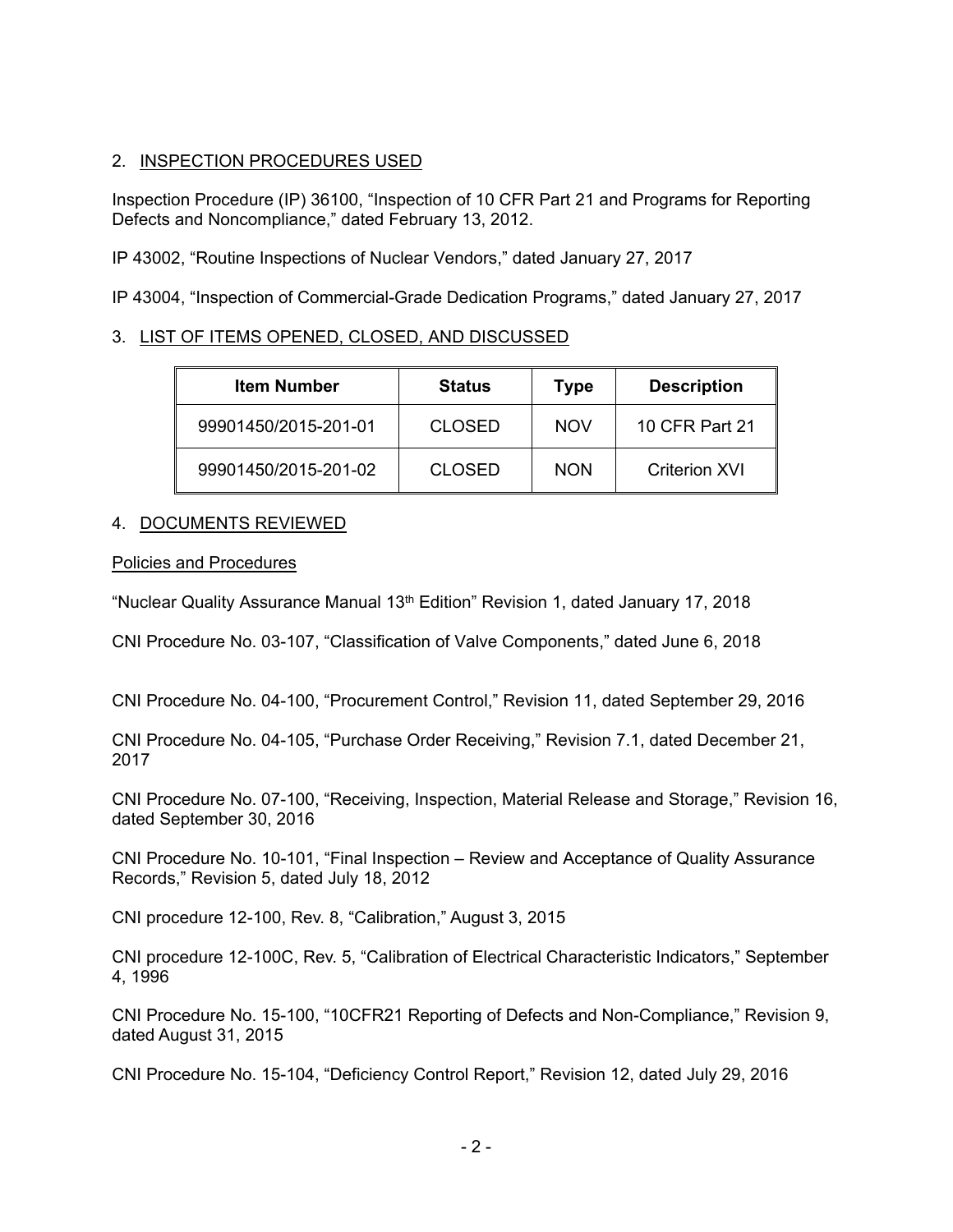CNI Procedure No. 16-100, "Corrective Action Reports," Revision 6, dated June 22, 2015

CNI Procedure No. 18-100, "Lead Auditor Qualification and Certification," Revision 6, dated June 3, 2010

CNI Procedure No. 18-101, "Internal Audits," Revision 8, dated October 27, 2015

CNI Procedure No. 18-102, "Supplier Surveys and Audits," Revision 17, dated April 4, 2018

CNI Procedure No. 18-103, "Supplier Inspection Procedure," Revision 5, dated March 7, 2014

CNI Procedure No. CWP-31, "P-1 to P-1 Groove (GTAW – SMAW)," Revision 4, dated January 24, 1990

CNI Procedure No. CWP-PAHF-11, "Hardfacing to P-1 (PAW)," Revision 6, dated April 3, 2018

CNI procedure PAHF-111, "Norem 02 Hardfacing to P-1 (1" and above)," Revision 3, dated July 11, 2014

CNI procedure CWP-102, "Welding Control Procedure," Revision 8, dated May 15, 2015

CNI procedure PAHF-41, "Hardfacing to P-4 – PAW [Stellite6]," Revision 4, dated May 22, 2015

CNI procedure 02-100, "Qualification of Examination, Testing and Inspection Personnel," Revision 9, dated October 19, 2015

CNI procedure 12-100D, "Calibration of Torque Wrenches," Revision 4, dated September 26, 1996

CNI procedure, BTP-1, "Bolt Torque Procedure," Revision 11, dated November 14, 2014

CNI Procedure No. APS-6, "Assembly Procedure for Sleeved Plug Valves," dated September 11, 2009

DED-4, "Dedication of Commercial Material, Items and Calibration Services for Safety Related Applications," Revision 4, dated May 25, 2018

#### Design Documents

Design Report: "CNI Report No. DR-158, for 2" Class 2250 Top Entry Ball Valve, Gear Operated," Revision 7, dated July 13, 2012

Test Certification for Cotter Pin, Chemistry Report for 304 Stainless Steel, Revision 3 dated December 27, 2017

Test Certification for Cotter Pin, Chemistry Report for 304 Stainless Steel, Revision 3 dated December 27, 2017

Certified Material Test Report (CMTR) for Customer Order No. 51403, "Raw Bar," Revision 1, dated June 21, 2011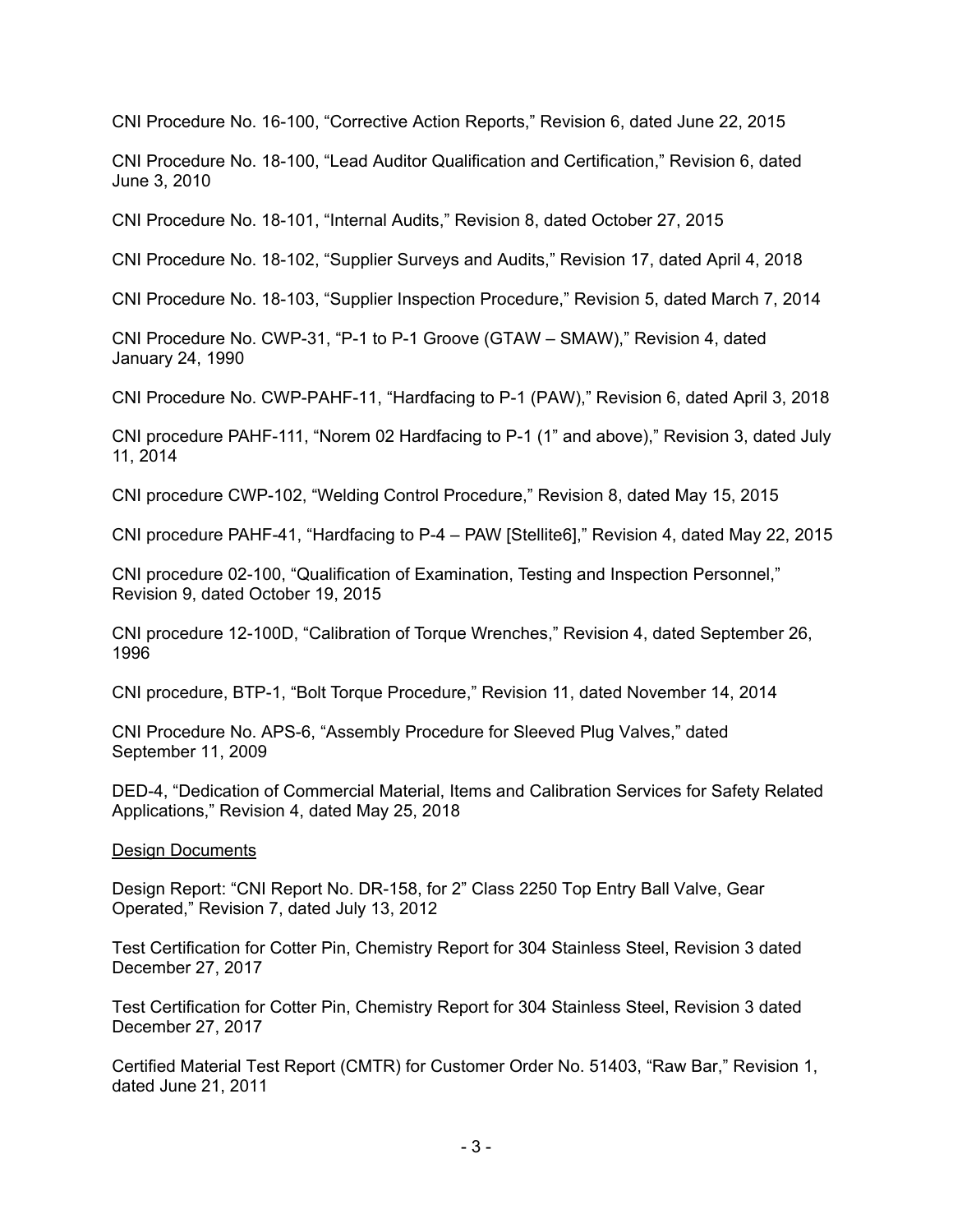CMTR for Customer Order No. ACT-12438, "Raw Bar," Revision 1, dated October 19, 2010

# Work Orders

Work Order (WO) No. 4407, Item No. CC04845, "F14N2 Ball (Lower); 2" Valve SA479 XM-19 with Stellite #6 HF," completed May 22, 2018

WO No. 35740-12-106, Item No. CC04906-764NQ, "Stem (Upper); 2" Ball Valve SB637 UNS NO7718 Cond P," completed March 22, 2014

WO No. 35740-12-119, Item No. CBO4925-321Q, "Plate, Actuator Mounting; 2" Ball A240 TP304," completed June 24, 2014

WO No.35740-12-120, Item No. CA04926-B56Q, "Stand-off Yoke; 2" Ball A479 TP410 Cond A," completed May 15, 2015

WO No. 35740-12-125, Item No. CA05047-C95Q, "Adaptor, Spline (HIBC) Steel (Material Supplied by Vendor," completed February 15, 2014

WO No.35740-12-126, Item No. CA05048-D03Q, "Key for Actuator; B637 UNS NO7718 GR PH," completed May 5, 2014

WO No. 35740-12-100A, "Assembly; 2" BWE Class 2250 Gear Operated Ball Valve, Hydro, Seat Leak and Operational Test," completed May 11, 2018

WO No. 35740-12-100, "Assembly; 2" BWE Class 2250 Gear Operated Ball Valve, Assembly," completed May 23, 2018

WO No. 35740-12-200A, "Assembly; 2" BWE Class 2250 Gear Operated Ball Valve, Final Assembly/Hydro," completed May 18, 2018

WO No. CB04874-F13Q-005, Item No. CB04874-F13Q, "Seat Ring, 2" Ball Valve A494 Gr CY55nBiM," completed April 24, 2018

WO No. CB04874-F13Q-009, Item No. CB04894-F13Q, "Seat Ring, 2" Ball Valve A494 Gr CY55nBiM," completed April 17, 2018

WO No. 48684-01-600 (printed on 03/14/18) in process

Calibration, Heat Treatment, Non-Destructive Examination, Inspection and Test Records Purchase Orders, Audit Reports, and Commercial-Grade Dedication

DED-4-Nationwide, "Nationwide Gage Calibration, Inc." Revision 1 dated June 7, 2018

DED-4-49080-04, "Silicone O-Ring for Fuel Pool Heat Exchanger Closed Cooling Water (CCW) Discharge Isolation Valve," Revision 2, dated July 18, 2018 (Subsequently amended to Revision3)

DED-4-49080-02, "Tefzel Seat for Fuel Pool Heat Exchanger CCW Discharge Isolation Valve," Revision 0, dated May 3, 2018 (Subsequently amended to Revision 1)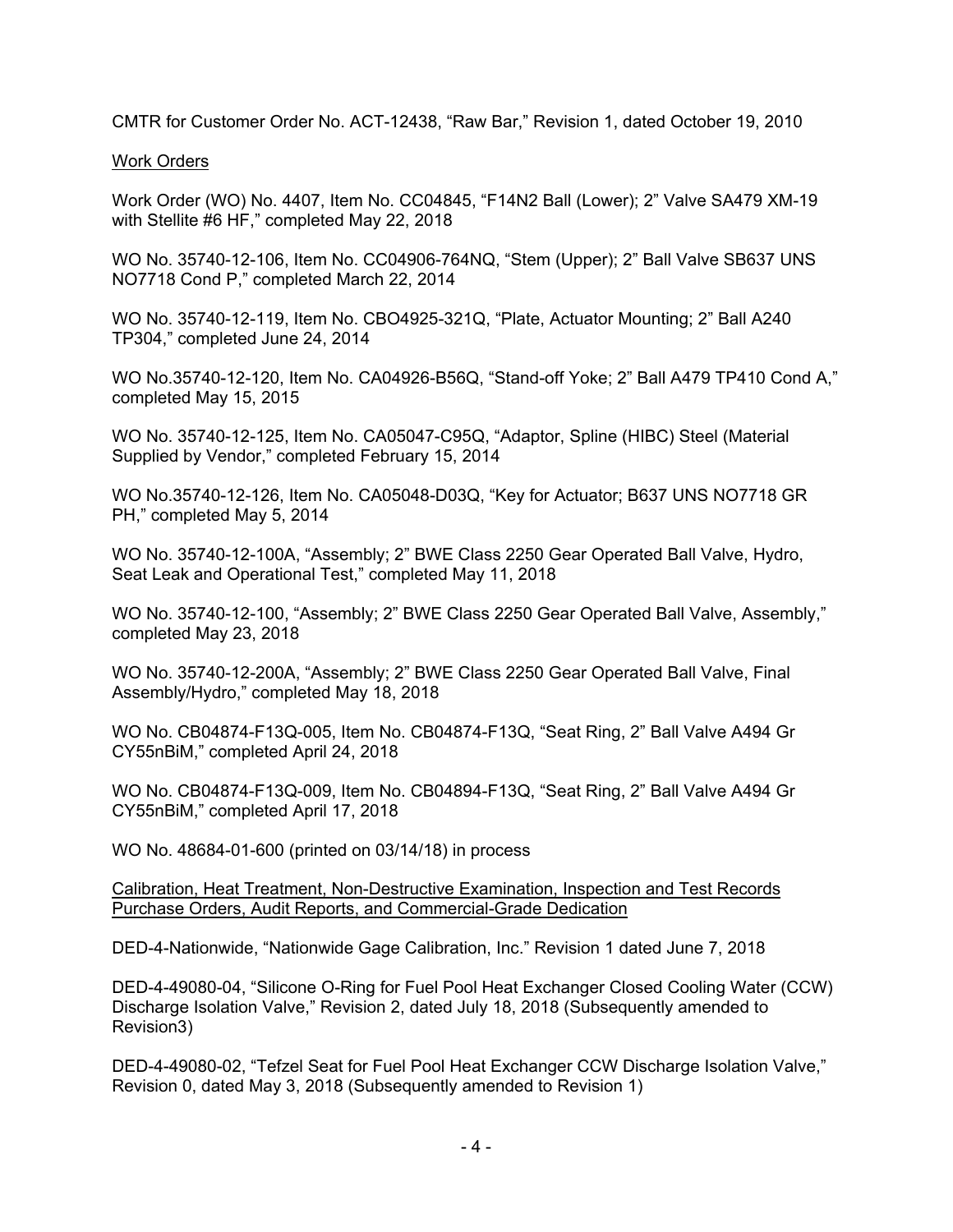DED-4-49080-03, "Graphite Gasket for Fuel Pool Heat Exchanger CCW Discharge Isolation Valve," Revision 0 dated May 3, 2018

DED-4-490140-01, "Kel-f PCTFE (thermoplastic chlorofluoropolymer) Seat for 3" CI 300 HPBV Lug Type with Wrench Operator used for Emergency Coolant Injection," Revision 0 dated May 10, 2018 (Subsequently amended to Revision 1)

DED-4-49234-02, "Raw Bar AMS [Aerospace Materials Specification] 5759 (Haynes #25) to be Upgraded for Safety Related Non-pressure Boundary Application," Revision 0

DED-4-5, "Gasket, Body to Bonnet (PTFE) (synthetic fluoropolymer) for VLV-41-04, 1½" Gate Valve," Revision 0, dated February 8, 2017

DED-4.1-47910-01A, "Tefzel Seat for 30" 150 psi Butterfly Valve," Revision 0, dated May 8, 2018

DED-4-47993-01, "EPDM [ethylene propylene diene monomer rubber] Rubber O-ring for 18" Butterfly Valve," Revision 0, dated May 18, 2017

DED-4-4, "Fluorinated Ethylene Propylene (FEP) Seal (Wedge) Ring for 2" 300 psi Sleeved Plug Valve," Revision 3, dated October 2, 2017

DED-4.1-48394-03, "<sup>1</sup>%" Diameter X 1<sup>3</sup>%" Stainless Steel Cotter Pin for 4" Swing Check Valve," Revision 0 dated December 21, 2017

## Deficiency Reports

Deficiency Report (DR) 13374, "G18T-820c/PTFE Gasket – Gasket Dimensions Vary Slightly from Design Drawing No. D-16811-3, Revision 3," Revision 0, dated May 5, 2018

DR 13547, "O-ring – ID [Inside Diameter] of O-ring Slightly Oversized, but Oversized Cross Section will be Compensated by Crush Between Body and the Plug," Revision 0, dated May 10, 2018

DR 13753, "003068-CO9Q/Seal – The Seals did not have the Batch Number Identified on the Package or CoC [Certificate of Conformance], as required by the PO [Purchase Order]," Revision 0, dated December 19, 2017

#### Corrective Action Reports

Supplier CAR 100402946, "Quality Program did not meet ASME Section III, NCA 3800, nor 10 CFR Part 50, Appendix B and 10 CFR Part 21," dated August 4, 2016

Supplier CAR 100402949, "Procedure Control Process," dated August 4, 2016

Supplier CAR 100402960, "M&TE Calibration," dated August 4, 2016

Supplier CAR 100402962, "Temperature Instrumentation Calibration," dated August 4, 2016

CAR 15-15, "Acceptance of Material though the Material did not meet Hardness Requirements," dated March 20, 2015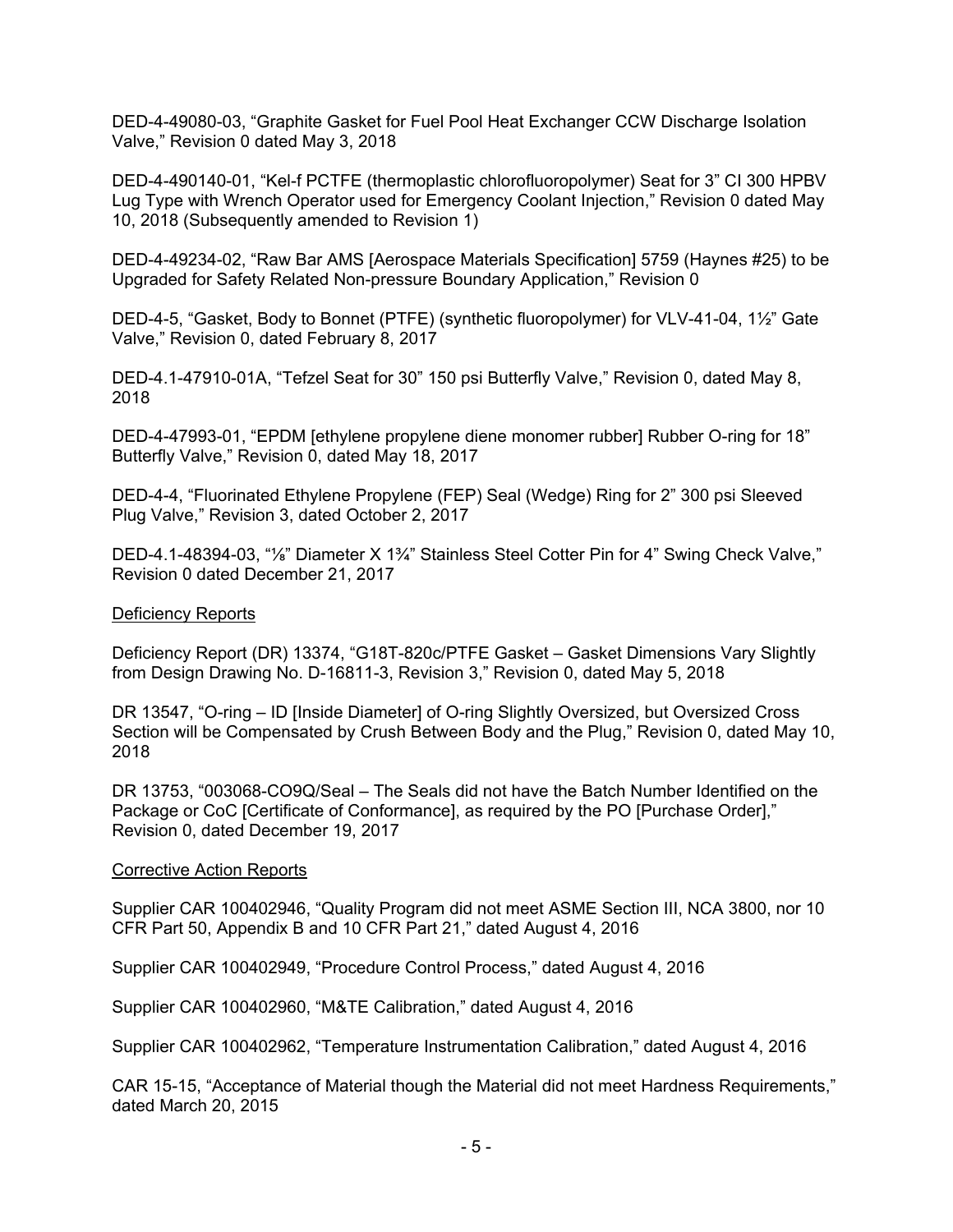CAR 15-25, "Part 21 Notification or Interim Report to NRC" dated July 3, 2015

CAR 16-44, "PO QA Requirements," dated September 15, 2016

CAR 16-45, 10 CFR Part 21 procedure requirements, dated September 15, 2016

CAR 16-46, "Internal Audits," dated September 15, 2016

CAR 16-48, "Purchase Orders, dated September 15, 2016

CAR 16-58, 16-59, 16-60, 16-61 and 16-62 "Internal Audit Findings/Observations" dated December 15, 2016

CAR 16-52, 16-53, 16-54, 16-55 and 16-56, "Internal Audit Findings/Observations," dated October 12, 2016

CAR 17-28, 17-29, 17-30, 17-31 and 17-32 "Internal Audit Findings/Observations," dated October 12, 2017

CAR No. 17-33, "Yoke Nut Failure, Update Weak Link Analysis," dated October 19, 2017

#### Documents Created During the NRC Inspection

CAR 18-20, "Update the NQAM to: 1.) Include the Correct Definition of Commercial Grade Item, 2.) Include the Year and Addenda of NQA-1 CNI Commits to, and 3.) Add Appendix B to the Definition of Dedication," dated July 26, 2018

CAR 18-21, "Procedural Adherence during Welding," due August 25, 2018 (created on July 26, 2018)

Deficiency Report No. 13996, weld surface not cleaned prior to welding, issued July 26, 2018

#### Training Records

Record of lead auditor qualification, dated November 29, 2016

Record of lead auditor qualification, dated November 5, 2017 0/5/17

Record of lead auditor qualification, dated October 16, 2015

Designation letter of individual as the Lead Auditor to perform the 2017 Internal Audit, dated October 5, 2017

Designation letter of individual as the Lead Auditor to perform the 2016 Internal Audit, dated October 5, 2017

Training and qualification records for welder performing the weld during observation on July 25, 2018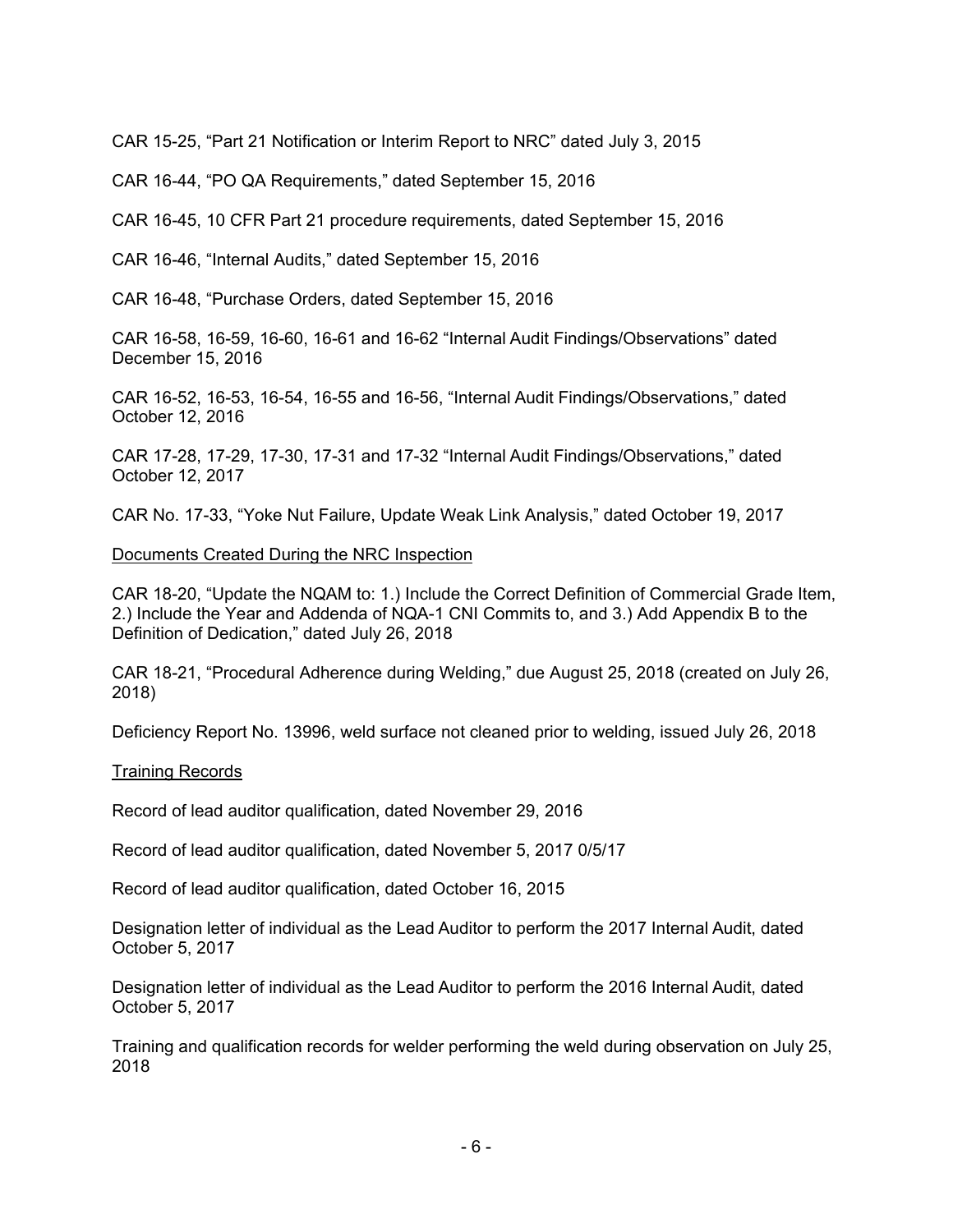# Calibration Records

Calibration certificate CNI002-17-10-39012-1 dated October 16, 2017

Calibration record of thermometer #DTH-1, dated July 17, 2018

Calibration record of ammeter #NPWA, dated July 17, 2018

Calibration record of voltmeter #NPWV, dated July 12, 2018

Calibration record of torque wrench #TWA-250-FT-2, dated July 24, 2018

Calibration record of torque wrench #TWA-1000IP-5, dated July 24, 2018

Calibration record of digital torque tester #TWT-25-250, dated January 19, 2018

Calibration record of digital torque tester #TWT-5-50, dated January 19, 2018

# Purchase Orders

PO 68468, for performance prediction methodology for flex wedge gate valve, dated June 30, 2017

PO 67064, to Crane Nuclear, Inc. (Kennesaw), for strain gauge couplers, dated October 10, 2016

PO 68484, to Crane Nuclear, Inc. (Kennesaw), for pressure transducers, travel encodes, current sensors, and voltage attenuators, dated July 6, 2017

PO 68031 for quick disconnect, dated April 4, 2017

PO 68027 for screw/socket head cap, dated April 11, 2017

PO 70370 for weld powder, dated June 8, 2018

PO 70485 for casting cover and casting body, dated June 25, 2018

PO 70276 for casting body, dated May 22, 2018

PO 64992 for safety related manual gear box, dated December 3, 2015

PO 70585 for gage block, dated July 13, 2018

#### Audit Reports

Supplier Audit Report for engineering services, dated September 25, 2015

Supplier Audit Report for analytical services, metallurgical testing, NDE examination, and calibration services, dated September 26, 2016